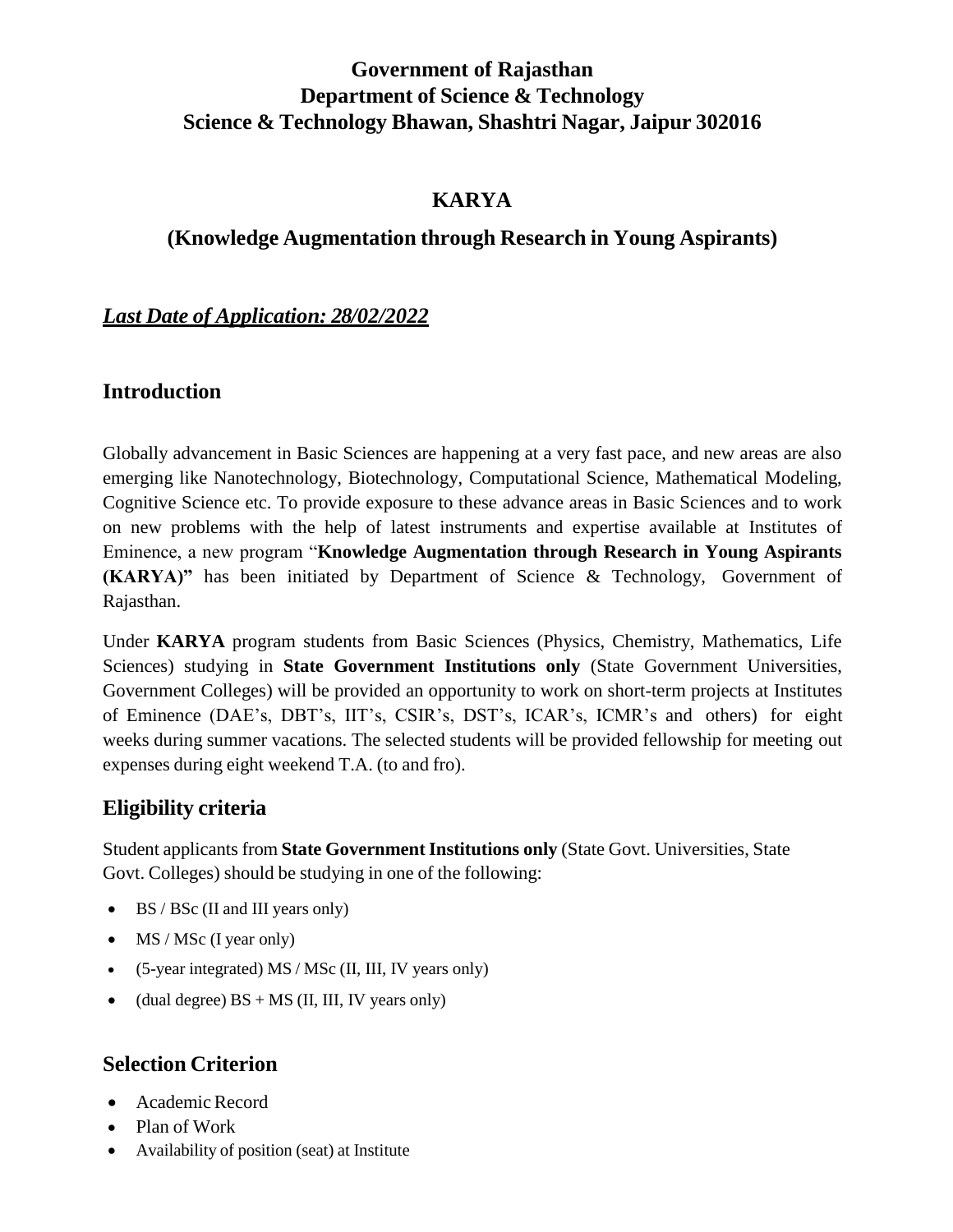#### **Selection Procedure**

Complete application with all desired documents, annexures has to be submitted before last date through online mode only at **[scheme.dst@rajasthan.gov.in](mailto:scheme.dst@rajasthan.gov.in)** (no hard copy will be entertained)**.** After receiving the complete application, a technical committee will evaluate the application as per the selection criterion.

#### *Last Date of Application: 28/02/2022.*

#### **Allocation of Institute**

Technical Committee Experts recommendation as per the plan of work submitted by applicant will be the basis of allocation as per the availability of the positions (seat) at respective Institutes of Eminence. Once the institute is allocated, no request will be considered for change of institution. **Selected student has to follow allocated institutions rules, guidelines and discipline. Any kind of violation of rules will provide the rights for immediate withdrawal of the KARYA programopportunity.**

#### **Duration of work**

• Eight Weeks during May-June 2022

#### **Release of fellowship**

After receiving report (at DST Rajasthan) of first four week verified by the supervisor/guide from the Institute of Eminence, first installment of fellowship will be released to Student Account. After completion of fellowship period successfully and submission of final report verified by supervisor/guide, TA and second installment will be released to Student Account and a certificate from DST Rajasthan will also be issued to the Student.

**If any student leaves this KARYA program in between the duration of eight week period without the consent of supervisor/guide and DST Rajasthan, he/she will not be entitled for fellowship and fellowship will not be released.**

**For Further Contact & Details:**

**[www.dst.rajasthan.gov.in,](http://www.dst.rajasthan.gov.in/)**

**[scheme.dst@rajasthan.gov.in,](mailto:karya.dst.rajasthan@gmail.com) 0141-2280935**

**Department of Science &Technol ogy, Science & Technology Bhawan, Shashtri Nagar, Jaipur 302016**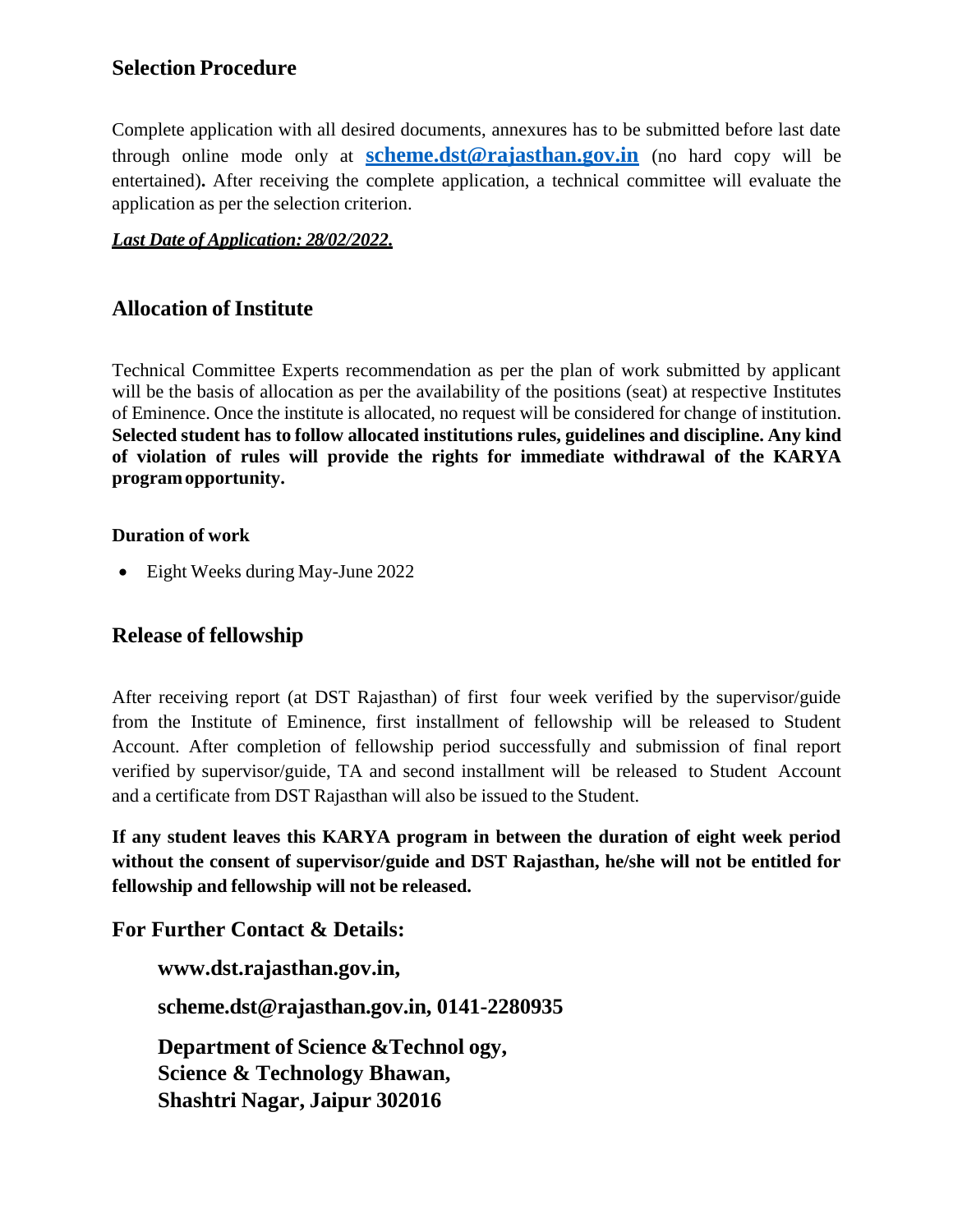# **Government of Rajasthan**

# **Department of Science & Technology**

# **Application Form**

#### **KARYA Program**

| 1. |                                                              |                             |  |  |  |  |  |
|----|--------------------------------------------------------------|-----------------------------|--|--|--|--|--|
| 2. |                                                              |                             |  |  |  |  |  |
| 3. |                                                              | Paste your recent           |  |  |  |  |  |
| 4. | Date of Birth:<br>Year<br>Month<br>Day                       | passport size<br>photograph |  |  |  |  |  |
| 5. | <b>SC</b><br><b>ST</b><br>OBC<br><b>GENERAL</b><br>Category: |                             |  |  |  |  |  |
| 6. | Gender:                                                      |                             |  |  |  |  |  |
| 7. |                                                              |                             |  |  |  |  |  |
|    |                                                              |                             |  |  |  |  |  |
|    |                                                              |                             |  |  |  |  |  |
|    |                                                              |                             |  |  |  |  |  |
|    |                                                              |                             |  |  |  |  |  |
| 7. |                                                              |                             |  |  |  |  |  |
| 8. | Class:<br>B.Sc.<br>M.Sc.                                     |                             |  |  |  |  |  |

9. In Case M.Sc. (Field) Specialization:

| <b>Class</b> | <b>Board/University</b> | <b>Percentage Division</b> |  |
|--------------|-------------------------|----------------------------|--|
| X            |                         |                            |  |
| XII          |                         |                            |  |
| B.Sc.        |                         |                            |  |
|              |                         |                            |  |
| M.Sc.        |                         |                            |  |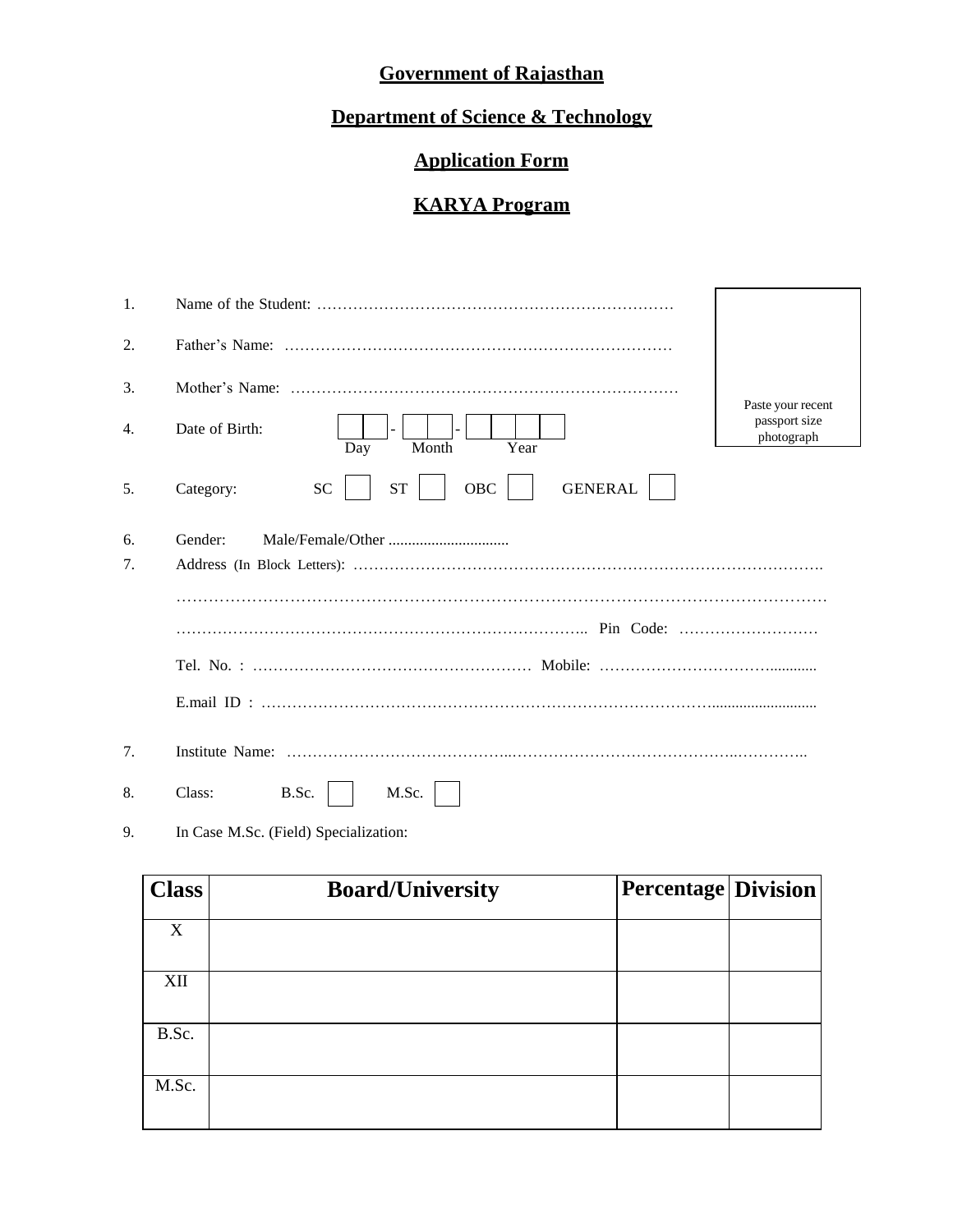- 10. List of Enclosures:
	- i) A write-up (in about 250 words) as to the specific area of interest of the applicant and what he/she would like to learn and achieve through this fellowship. It can also include the specific experiment or theory that the applicant wants to work on but NOT a general description of the area.
	- ii) For student applicants: letter of recommendation (in the prescribed format) from a teacher familiar with the work of the applicant should be sent through online mode at [scheme.dst@rajasthan.gov.in](mailto:karya.dst.rajasthan@gmail.com) to the DST, Rajasthan with clearly marked **"KARYA Program, DST Rajasthan"**. **Last date 28/02/2022**.
	- iii) Self-Attested Copy of Mark-sheets/Date of Birth Certificate

#### 10. Declaration:

I have read and understood the instructions and undertake to abide by them. I hereby declare that all statements made in the application are correct and true. I fully understand that in the event of any information being found false or incorrect, my application will be liable to rejection and action can be taken against me.

Date: **Signature of candidate**

Place: Address:

#### **References (Name of the faculty of the college/University with phone number, email):**

- 1. ………………………………………………
- 2. ………………………………………………
- 3. ………………………………………………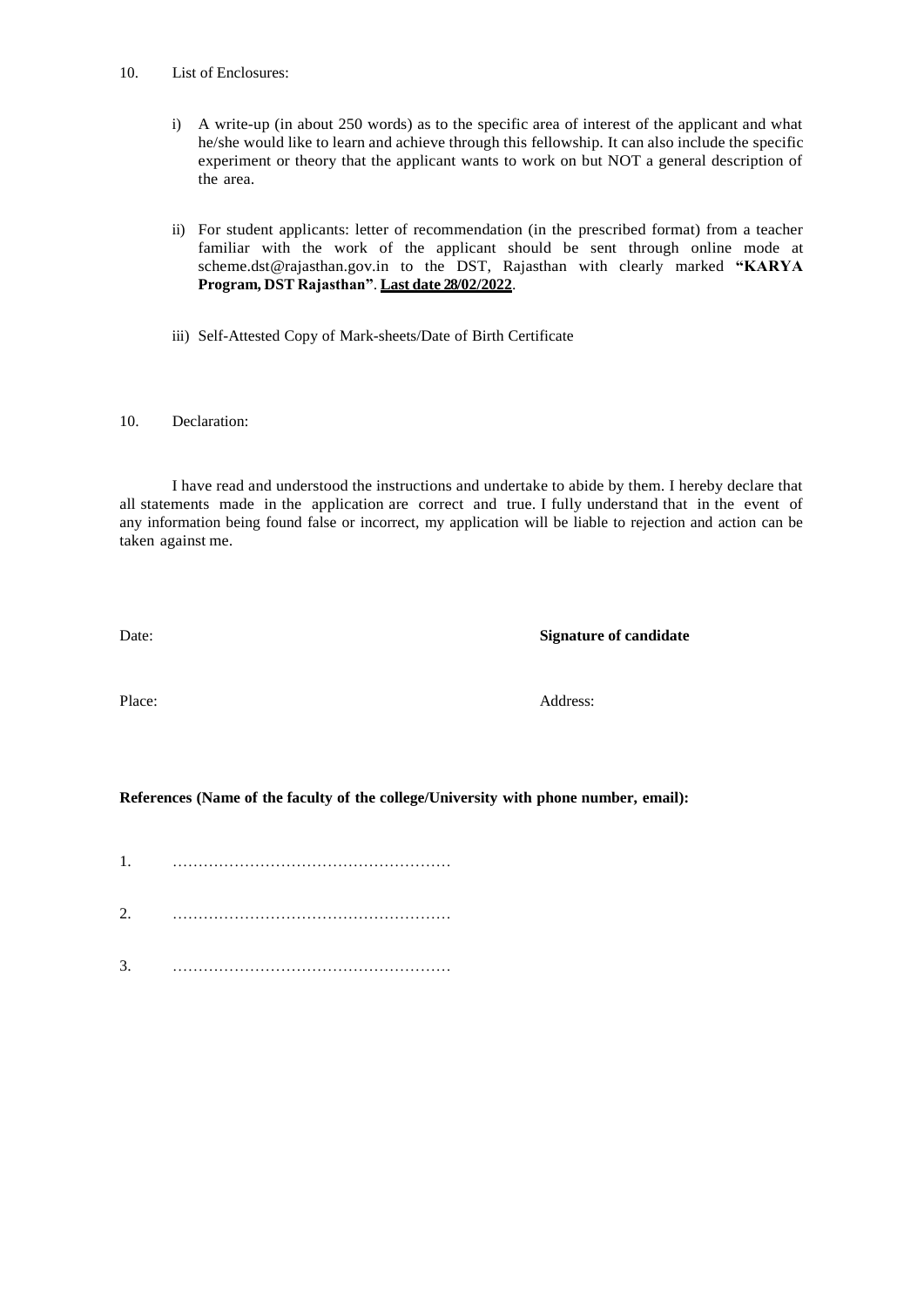# **Government of Rajasthan Department of Science & Technology**

### **KARYA PROGRAMME FOR LETTER OF RECOMMENDATION**

#### TO BE USED ONLY FOR STUDENT APPLICANTS

| Name of Applicant:                                                                                                |                               |                    | Name of Teacher:                                      |                  |             |  |
|-------------------------------------------------------------------------------------------------------------------|-------------------------------|--------------------|-------------------------------------------------------|------------------|-------------|--|
| Institution:                                                                                                      |                               |                    | Title/Position:                                       |                  |             |  |
| Course studying and year:                                                                                         |                               |                    | Institution:                                          |                  |             |  |
| Board discipline of interest                                                                                      |                               |                    |                                                       |                  |             |  |
|                                                                                                                   |                               |                    |                                                       |                  |             |  |
| 2. I know the applicant                                                                                           | Quite Well                    |                    | Fairly Well                                           |                  | Not so Well |  |
| 3. Preference for Institute's in order:-<br>(i) IISERs (ii) IITs (iii) CSIR Lab (iv) DBT Lab (v) DAE Institutions |                               |                    |                                                       |                  |             |  |
| Summary of evaluation (tick appropriate boxes)                                                                    |                               |                    |                                                       |                  |             |  |
|                                                                                                                   |                               |                    | Out of students in class/department (please indicate) |                  |             |  |
|                                                                                                                   | Outstanding<br>(among top 5%) | High<br>$(2-10\%)$ | Medium<br>$(10-20%)$                                  | Low<br>$(<20\%)$ | Not known   |  |
| <b>General Aptitude</b>                                                                                           |                               |                    |                                                       |                  |             |  |
| <b>Breadth of Scientific Interest</b>                                                                             |                               |                    |                                                       |                  |             |  |
| Knowledge of the discipline                                                                                       |                               |                    |                                                       |                  |             |  |
| Communication/writing skills                                                                                      |                               |                    |                                                       |                  |             |  |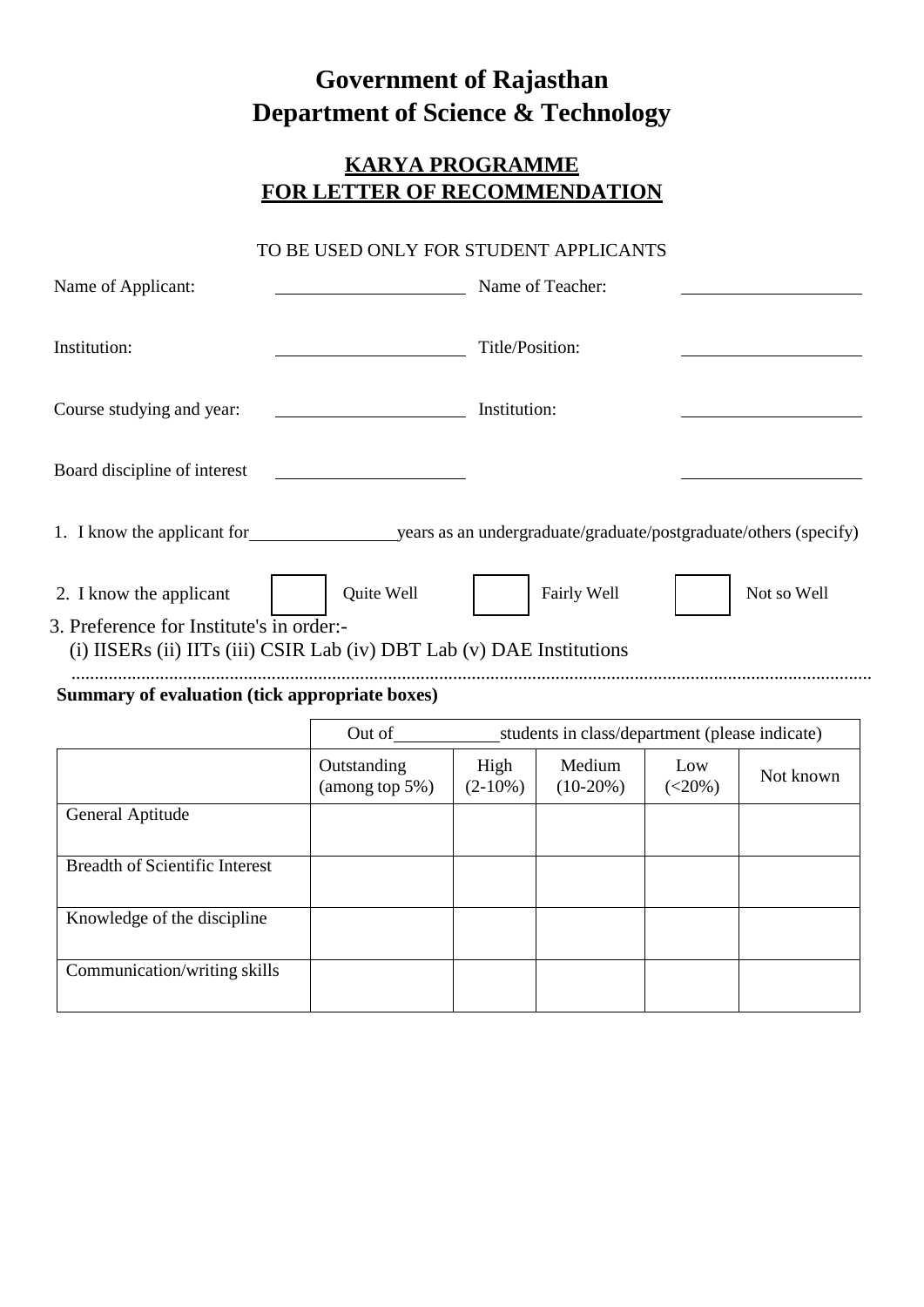Applicant's Strong qualities:

|    | Applicant's Strong qualities:                     |
|----|---------------------------------------------------|
| 1. |                                                   |
| 2. |                                                   |
| 3. |                                                   |
|    | Applicant's weakness:                             |
| 1. |                                                   |
| 2. |                                                   |
| 3. |                                                   |
|    |                                                   |
|    | Name & address of the teacher in capital letters: |

Date: Signature of the Teacher (with seal of the institution):

\*\*This should be filled and signed by the teacher, and same need to be e-mail on [scheme.dst@rajasthan.gov.in](mailto:scheme.dst@rajasthan.gov.in) by the teacher.

(please use additional sheet if necessary)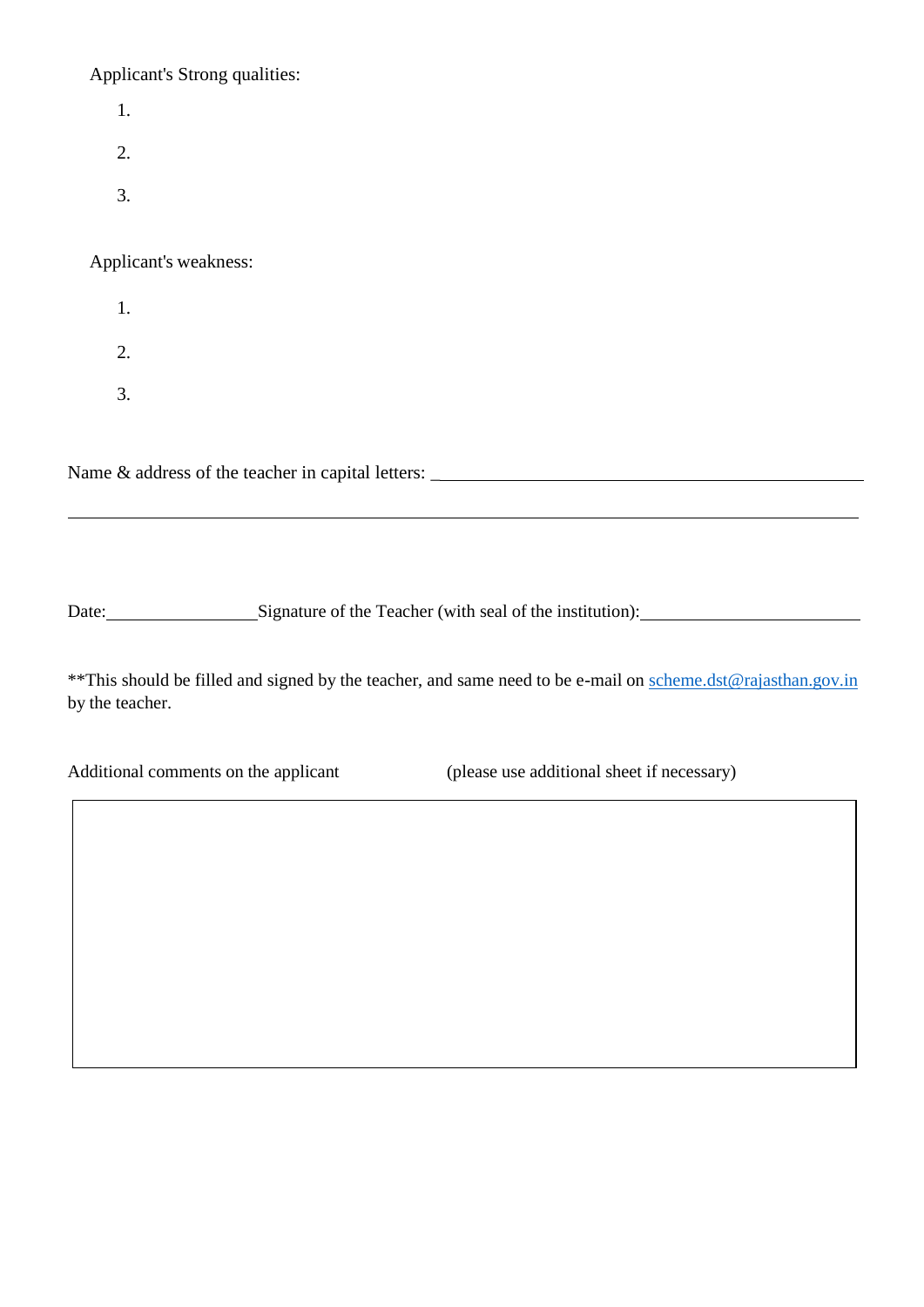# **Department of Science & Technology**

# **[KARYA Program]**

# **Letter from Head/Principal/Director of College/ University/Institute**

It is certified that Mr./Ms. ..........................................................................................................Son/daughter of..............................................................................................................................is pursuing the following course **B.Sc. / M.Sc.** since ..................................... (Years of admission) with the following main subject(s):

(*For B.Sc. & M.Sc., please tick only the major subject.*)



**It is hereby certified that Institution is recommending Student for participating in short term project under KARYA Programme by Department of Science & Technology, Rajasthan.**

**Name of the College:** …………………………………………………………………………... **Name of the University/Institute:** .……………………………………………………………. ……………………………………………………………….

Signature and Stamp of the Principal/Director/Head of the College/University/Institutions:

Date:

Place: